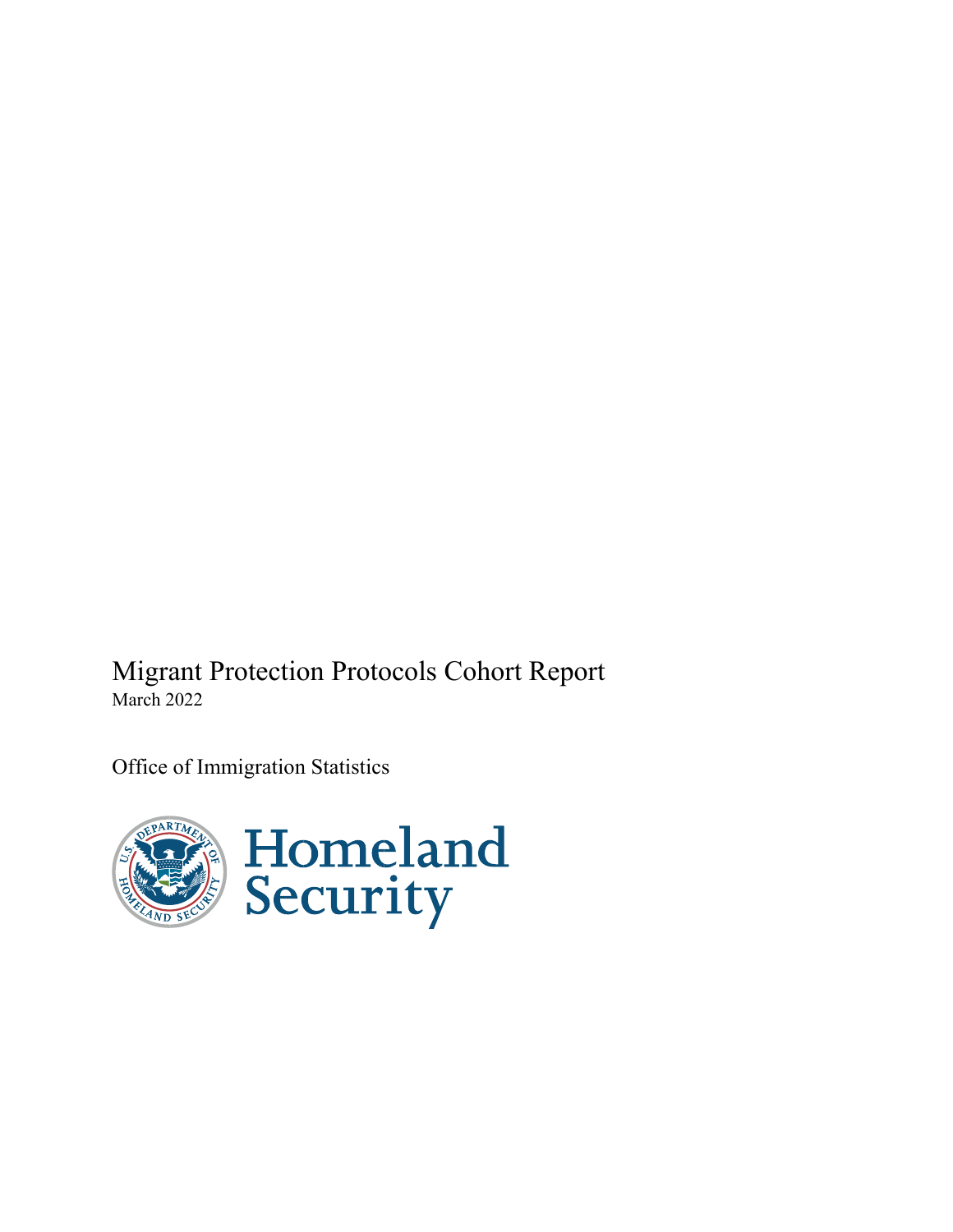#### Summary

This report describes Migrant Protection Protocols (MPP) processing and outcomes for noncitizens enrolled in MPP from December 6, 2021 – February 28, 2022. The report summarizes information on enrollee nationalities, fear claims, vaccinations, and processing outcomes (returns to Mexico or disenrollments) by month of MPP enrollment; see the appendix for detailed data tables.<sup>[1](#page-1-0)</sup> This report will be updated regularly to include information about individuals enrolled in future months along with updated information about earlier enrollees as they move through additional stages of the MPP process.

#### Overview of MPP

Under MPP, certain noncitizens encountered at the Southwest Border await their removal proceedings in Mexico rather than in the United States. Noncitizens placed in MPP pass through the main steps outlined below (Figure 1).



1) **Enrollment.** U.S. Customs and Border Protection (CBP) selects non-citizens who are subject to MPP for enrollment. To be eligible for MPP, a person arriving on land must be

apprehended at the Southwest Border and hold citizenship from a non-Mexico Western Hemisphere country. Single adults and family units may be processed into MPP.

2) **Fear screening**. CBP affirmatively screens all enrollees for fear of return to Mexico. If an enrollee asserts a fear of return, the enrollee is provided a 24 hour consultation period to consult, by phone or video-teleconference, with a legal representative. The enrollee may waive this consultation period if they wish to be interviewed sooner. Following this period, U.S. Citizenship and Immigration Services

Enrollees identified as having **particular vulnerabilities**—including those associated with known mental and physical health issues, advanced age, or sexual orientation or gender identity—are not enrolled in MPP. **Unaccompanied children** are never processed into MPP. Those initially enrolled in MPP who are subsequently identified as having a particular vulnerability will be disenrolled from MPP.

(USCIS) asylum officers complete a non-refoulement interview (NRI) by phone. A legal representative or consultant may participate in the NRI with the enrollee.

3) **Disenrollment or return to Mexico.** If an enrollee is found to have a reasonable possibility of persecution or torture in Mexico (positive fear finding), or if an enrollee is found to have a particular vulnerability that make them ineligible for MPP, the individual is disenrolled from MPP. Disenrollees are referred to U.S. Immigration and Customs Enforcement (ICE) Enforcement and Removal Operations (ERO) for a custody determination. If an enrollee does not claim fear or claims fear and has a negative fear finding, and is not otherwise disenrolled due to one of the vulnerabilities articulated in policy guidance, the enrollee is returned to Mexico through a port of entry (POE). DHS

<span id="page-1-0"></span><sup>&</sup>lt;sup>1</sup> This report is based on Department of Homeland Security (DHS) Office of Immigration Statistics (OIS) analysis of U.S. Customs and Border Protection (CBP), U.S. Citizenship and Immigration Services (USCIS), and Countering Weapons of Mass Destruction (CWMD) data. All data are as of March 4, 2022, except for vaccination data which is of March 3, 2022.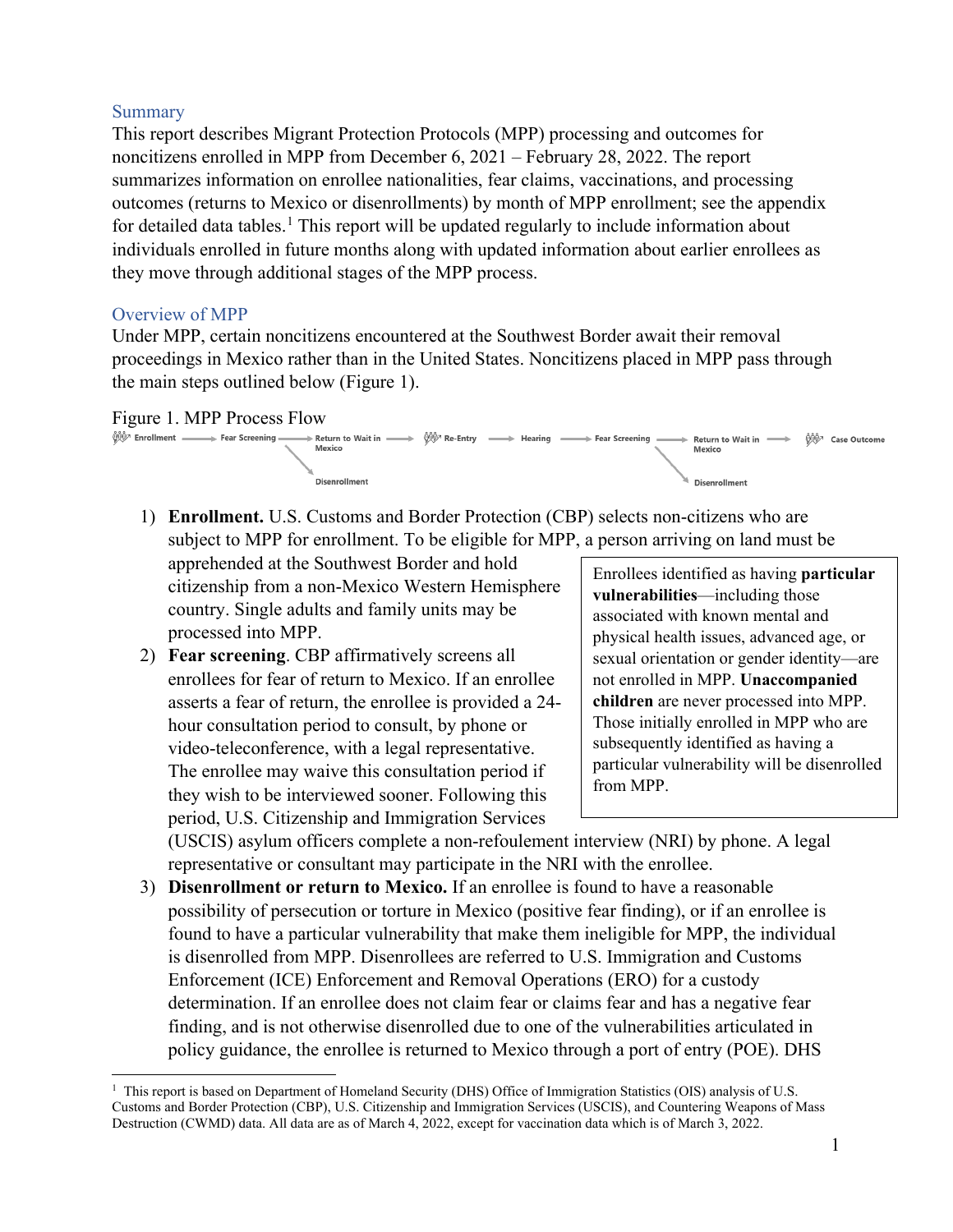offers a COVID-19 vaccination prior to enrollees' return to Mexico. The enrollee then waits in Mexico for their removal proceeding.

- 4) **EOIR hearings**. MPP enrollees returned to Mexico are placed on an Executive Office for Immigration Review (EOIR) docket specific to MPP. Removal proceedings typically involve multiple court appearances. If multiple hearings are required, an individual is returned to Mexico to await a subsequent hearing, and therefore will repeat the return and re-entry process multiple times until the removal proceedings are completed.
- 5) **Re-entry**. The day that an enrollee is due to appear in court, they present themselves at a designated POE where they undergo medical clearance. Proof of COVID-19 vaccination and negative COVID-test are required for re-entry into the United States.
- 6) **Continued Fear and Vulnerability Consideration**. Enrollees may claim fear of return to Mexico any time they are in the United States. If an enrollee claims fear, the individual will be given adequate time consult with a legal representative. Enrollees who claim or develop particular vulnerabilities are also entitled to a consideration if their claims when in the United States.
- 7) **Case outcomes**. MPP enrollees may go through several iterations of re-entry into the United States, EOIR immigration court hearings, fear screenings, and return to Mexico until a final case outcome, or final determination, is reached by EOIR. A final determination will either confer relief or protection from removal in the form of asylum, withholding of removal, or deferral of removal, or an order of removal to their country of citizenship.

#### MPP Enrollments and Outcomes

A total of 1,569 non-citizens were enrolled in MPP December 6, 2021 – February 28, 2022, including 399 enrollments in January and 897 enrollments in February. During the same period, 893 non-citizens were returned to Mexico following initial enrollments, including 212 returns in January and 489 returns in February. Among enrollees who have re-entered for EOIR hearings, 42 additional returns occurred in January and 27 returns in February (Table 1).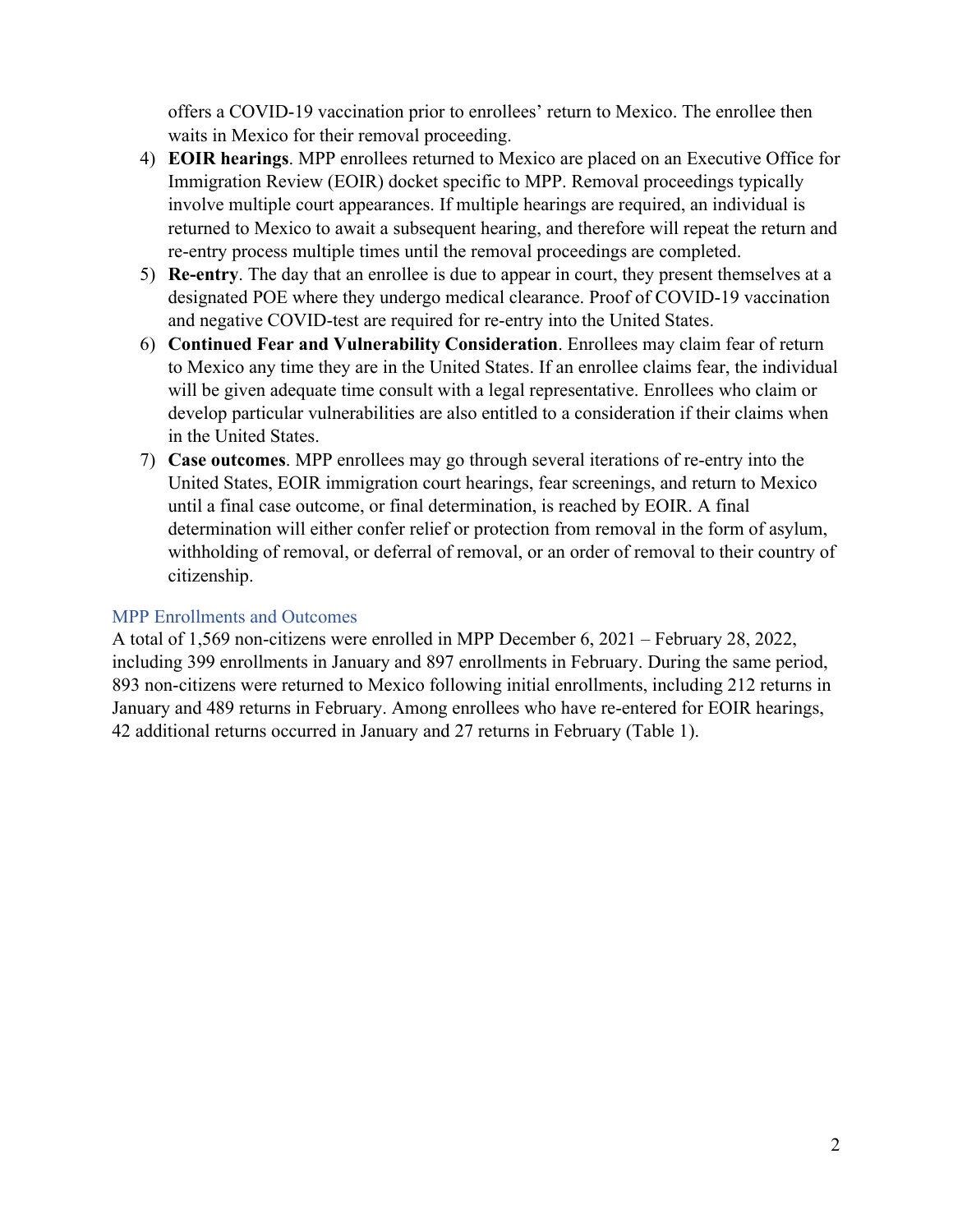#### Table 1. MPP Enrollments, Disenrollments, and Returns

|                                           | December         | January        | February       | Total          |
|-------------------------------------------|------------------|----------------|----------------|----------------|
| <b>Initial MPP Enrollments</b>            | 273              | 399            | 897            | 1,569          |
| El Paso Sector                            | 273              | 131            | 230            | 634            |
| San Diego Sector                          | $\theta$         | 141            | 190            | 331            |
| Rio Grande Valley Sector                  | $\overline{0}$   | 127            | 460            | 587            |
| Laredo Sector                             | $\theta$         | $\Omega$       | 17             | 17             |
| Intital Enrollment: Returns to Mexico     | 192              | 212            | 489            | 893            |
| El Paso Sector                            | 192              | 80             | 161            | 433            |
| San Diego Sector                          | $\overline{0}$   | 112            | 116            | 228            |
| Rio Grande Valley Sector                  | $\theta$         | 20             | 212            | 232            |
| Laredo Sector                             | $\overline{0}$   | $\theta$       | $\overline{0}$ | $\overline{0}$ |
| Post-Re-Entry: Returns to Mexico          | $\boldsymbol{0}$ | 42             | 27             | 69             |
| El Paso Field Office                      | $\overline{0}$   | 42             | 11             | 53             |
| San Diego Field Office                    | $\theta$         | $\Omega$       | 13             | 13             |
| Laredo Field Office                       | $\theta$         | $\Omega$       | 3              | $\mathfrak{Z}$ |
| <b>Initial Enrollment: Disenrollments</b> | 64               | 92             | 338            | 494            |
| El Paso Sector                            | 64               | 36             | 63             | 163            |
| San Diego Sector                          | $\theta$         | 11             | 58             | 69             |
| Rio Grande Valley Sector                  | $\overline{0}$   | 45             | 217            | 262            |
| Laredo Sector                             | $\theta$         | $\Omega$       | $\overline{0}$ | $\Omega$       |
| <b>Post Re-Entry: Disenrollments</b>      | $\bf{0}$         | 54             | 8              | 62             |
| El Paso Sector                            | $\theta$         | 54             | 8              | 62             |
| San Diego Sector                          | $\overline{0}$   | $\overline{0}$ | $\overline{0}$ | $\overline{0}$ |
| Rio Grande Valley Sector                  | $\theta$         | $\theta$       | $\overline{0}$ | $\overline{0}$ |

Notes: Table reports total MPP-related events by event date. Data include five people whose CBP enrollment records were deleted; they have been assigned to sectors and enrollment dates based on other information in their case histories. All data are current as of March 7, 2022, except disenrollments, which are current as of March 2, 2022.

Source: DHS Office of Immigration Statistics (OIS) analysis of CBP data.

#### Cohort Reporting Methodology

Table 1 reports on the aggregate total of all MPP events (enrollments, returns, and disenrollments) that took place in December, January, and February. The remainder of this report focuses on monthly cohort reporting by linking person-level records from U.S. Border Patrol (USBP), Office of Field Operations (OFO), USCIS, and the Countering Weapons of Mass Destruction (CWMD) Program. The December cohort consists of the 273 unique noncitizens enrolled in MPP in December 2021, the January cohort consists of the 399 noncitizens enrolled in January, and the February cohort consists of 897 noncitizens enrolled in February. This report describes the processing and outcomes for these three cohorts (and for certain subsets of these cohorts) at each stage of the MPP process (initial enrollment, fear claim, re-entry, etc.), whenever these subsequent events occur. For example, many people in the December enrollment cohort made fear claims and/or re-entered for EOIR hearings in January and February; those fear claims and re-entries are assigned to the December cohort. This style of reporting provides insight into specific program outcomes, rather than combining events for people at many different stages of the MPP process.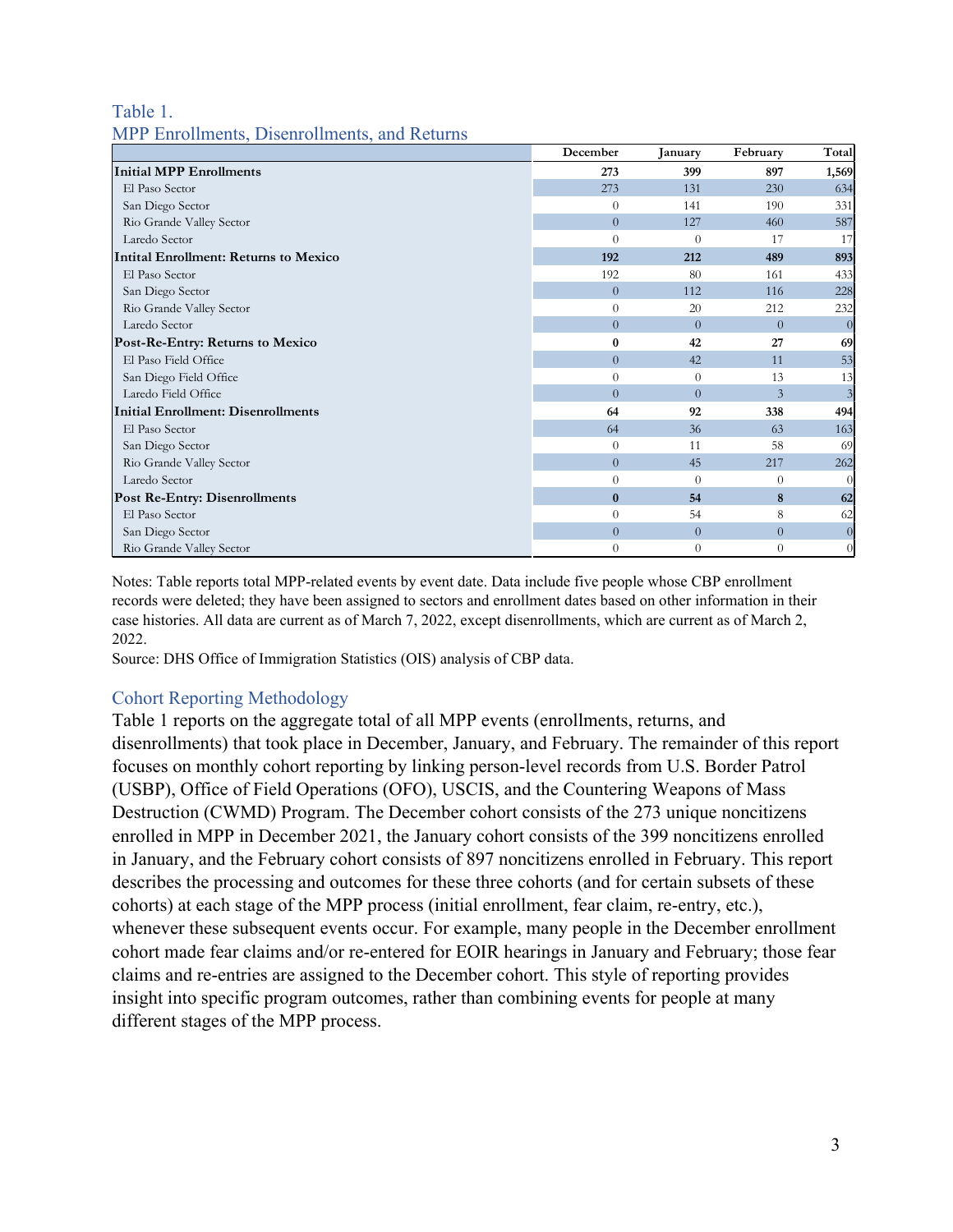#### Initial Enrollments

A total of 1,569 noncitizens were enrolled in MPP from its inception through February 28, 2022, including 897 noncitizens who were enrolled in February. Since the start of the program, persons from Nicaragua accounted for 71 percent of those enrolled, Venezuela accounted for 12 percent, and Cuba 8 percent. In February, the month with the largest number of enrollments, Nicaragua, Cuba, and Colombia accounted for 79 percent, 6 percent, and 5 percent of initial enrollments, respectively (Figure 2).

#### Figure 2.





Notes: Cohorts are defined by month of enrollment; enrollments began December 6, 2021. Data are limited to events following initial enrollment based on data available as of March 4, 2022. This figure is limited to the top five countries of citizenship; comprehensive country of citizenship data are available in the appendix. Source: OIS analysis of CBP data.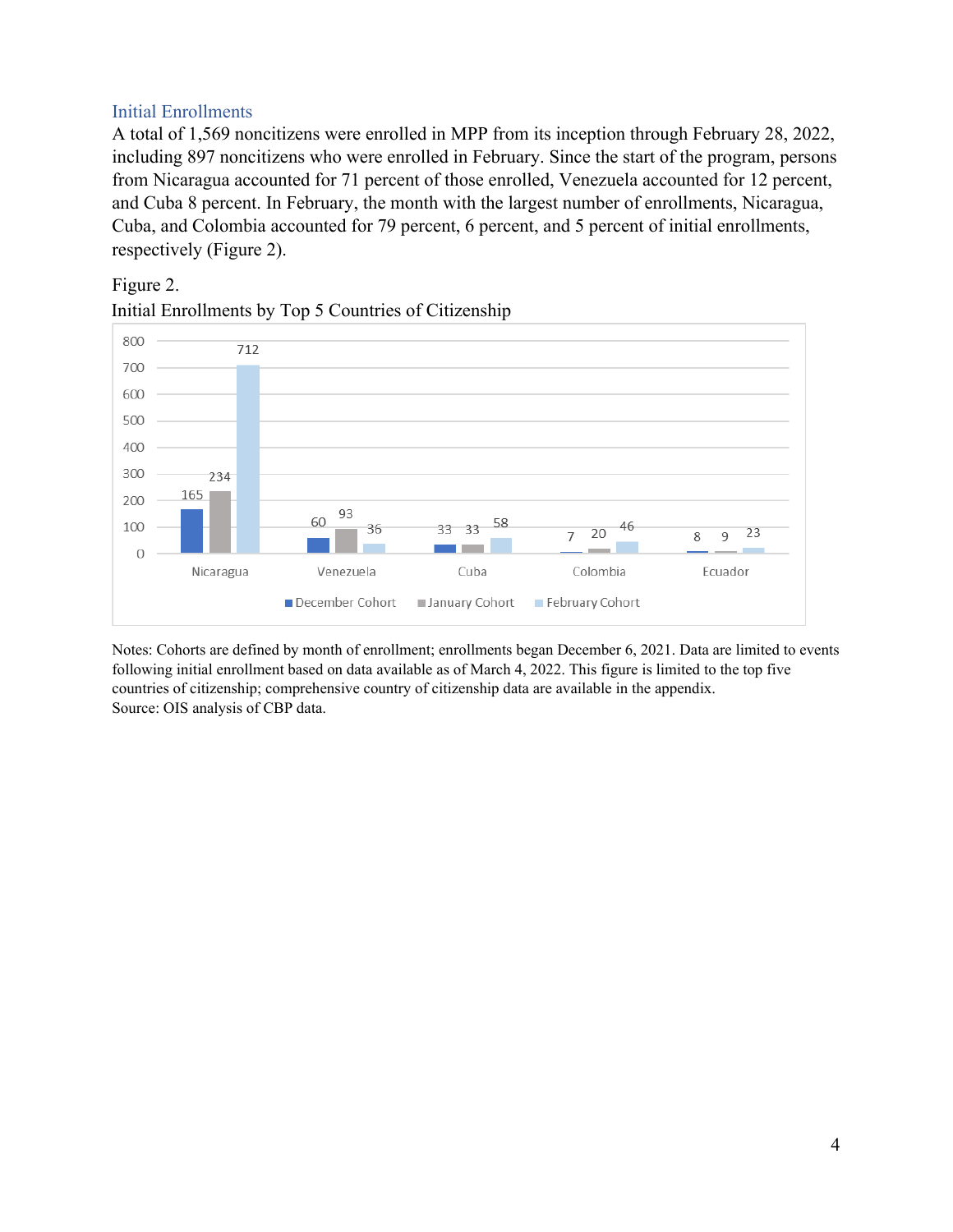Following their initial enrollments, 87 percent of December enrollees claimed fear (238 people), 89 percent of January enrollees claimed fear (357 people), and 87 percent of February enrollees did so (763 people). About three-fourths of fear claims have resulted in negative fear decisions, including 78 percent for the December cohort, 73 percent for the January cohort, and 67 percent for the February cohort (Figure 3).



#### Figure 3.

Initial Enrollments: Fear Claim Results

Notes: Cohorts are defined by month of enrollment; enrollments began December 6, 2021. Data are limited to events occurring following initial enrollment based on data available as of March 4, 2022. Source: OIS analysis of USCIS data.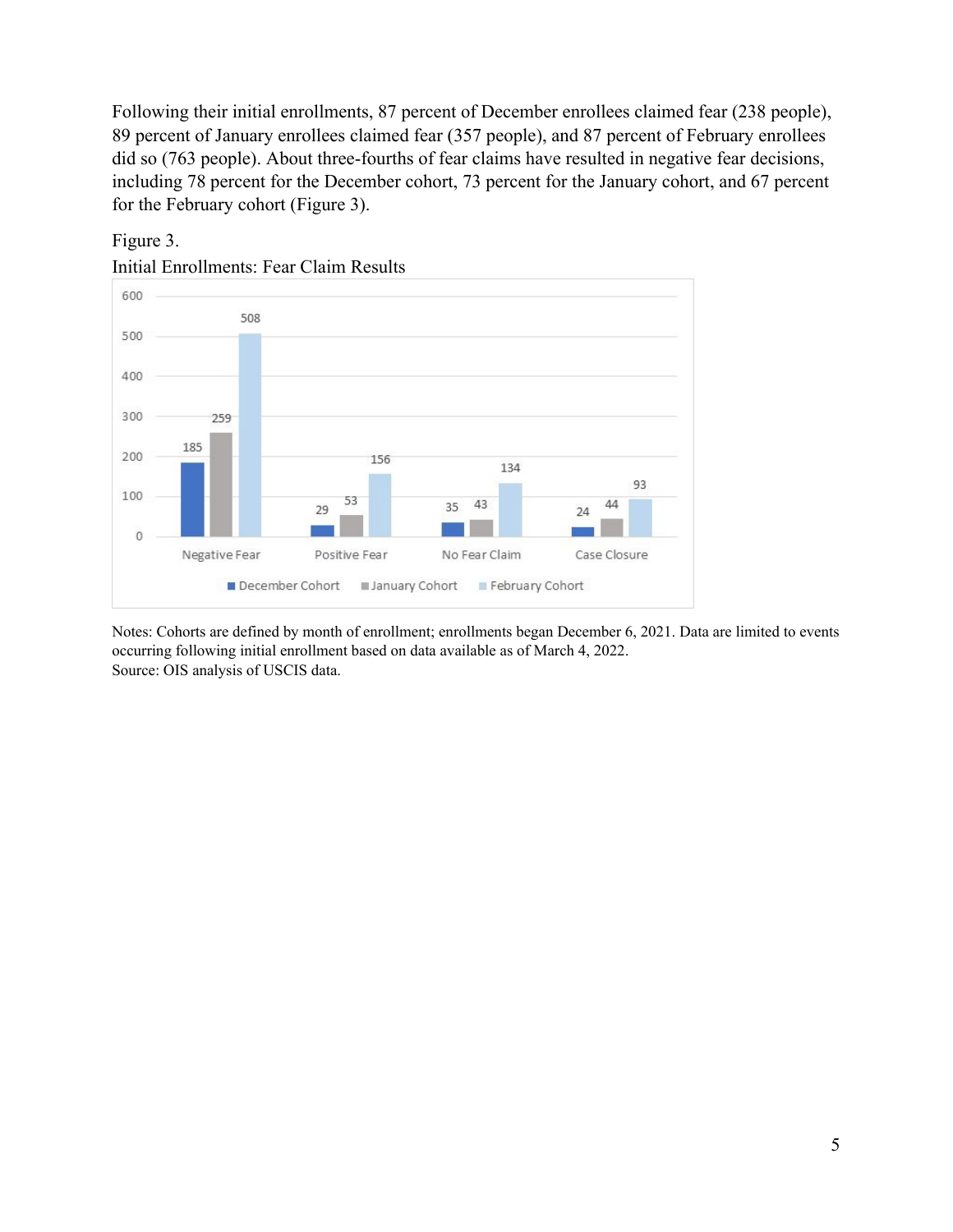Over three-fourths of the December cohort (76 percent) were returned to Mexico after enrollment, with just under a quarter ([2](#page-6-0)4 percent) disenrolled as of March 4,  $2022.^2$  For the January cohort, 67 percent were returned to Mexico, with 33 percent disenrolled. Among the February cohort, 55 percent were returned to Mexico, 43 percent were disenrolled, and 3 percent of cases were still pending at the time of this report (Figure 4).



Figure 4.

Notes: Cohorts are defined by month of enrollment; enrollments began December 6, 2021. Data are limited to events occurring following initial enrollment based on data available as of March 4, 2022. Pending category includes cases with incomplete data available and cases of people who remain in custody pending disenrollment or return. Source: OIS analysis of CBP data.

<span id="page-6-0"></span><sup>&</sup>lt;sup>2</sup> Pending cases include cases with incomplete data available and cases of people who remain in custody pending disenrollment or return.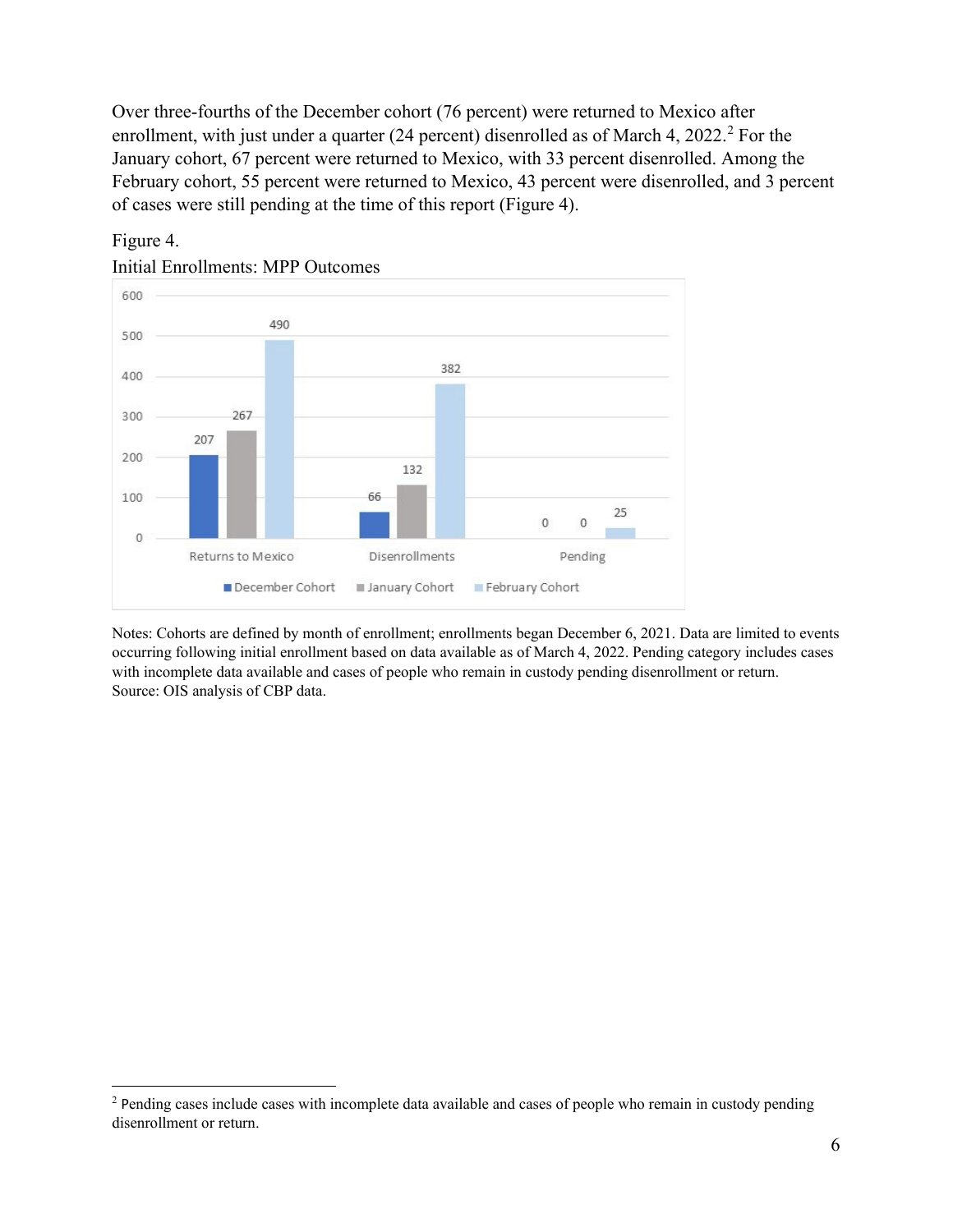#### Re-Entries for EOIR Hearings

As of March 4, among December enrollees who had been returned to Mexico, 77 percent (160 people) re-entered at least once for an EOIR hearing, while 66 percent (175 people) of the January cohort had done so. It is too early to make conclusions about re-entries of February enrollees. Between the December and January cohorts, 19 percent of returnees (65 people) reentered more than one time. The total number of re-entries for the December cohort is 215 and it is 188 for the January cohort.

After re-entry, 91 percent of December cohort re-entries claimed fear (146 people) and 82 percent of January cohort re-entries claimed fear (143 people). Among the December cohort, 27 people made more than one fear claim following re-entry, as did five people among the January cohort. Over half of fear claims following re-entry resulted in negative fear decisions, including 56 percent for the December cohort and 57 percent for the January cohort (Figure 5).



# Figure 5.

Notes: Cohorts are defined by month of enrollment; enrollments began December 6, 2021. Data are limited to events occurring following return to Mexico and subsequent re-entry to the United States based on data available as of March 4, 2022. Data include case closures for people with no interviews. Source: OIS analysis of USCIS data.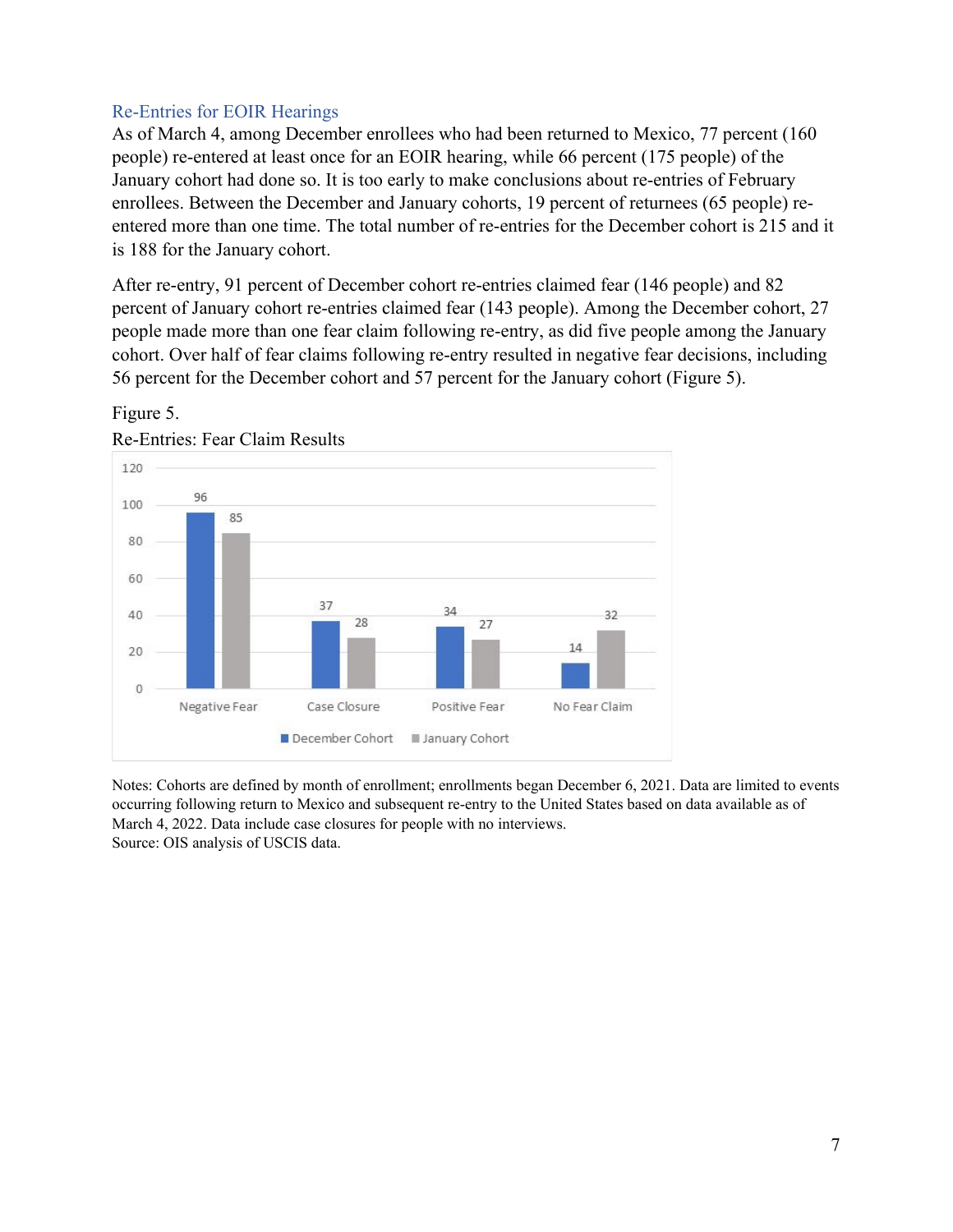Just under half (48 percent) of December cohort re-entries (77 people) were returned once again to Mexico, while 51 percent (81 people) were disenrolled and 2 people re-entry outcomes pending. As of March 4, 2022, about two-thirds (65 percent) of January cohort re-entries (114 people) were returned to Mexico after re-entry, while about a third (31 percent) had been disenrolled (Figure 6).



#### Figure 6:

Re-Entries: MPP Outcomes

Notes: Cohorts are defined by month of enrollment; enrollments began December 6, 2021. Data are limited to events occurring following return to Mexico and subsequent re-entry to the United States as of March 4, 2022. Pending category includes cases with incomplete data available for analysis and cases of people who remain in custody pending disenrollment or return. Source: OIS analysis of CBP data.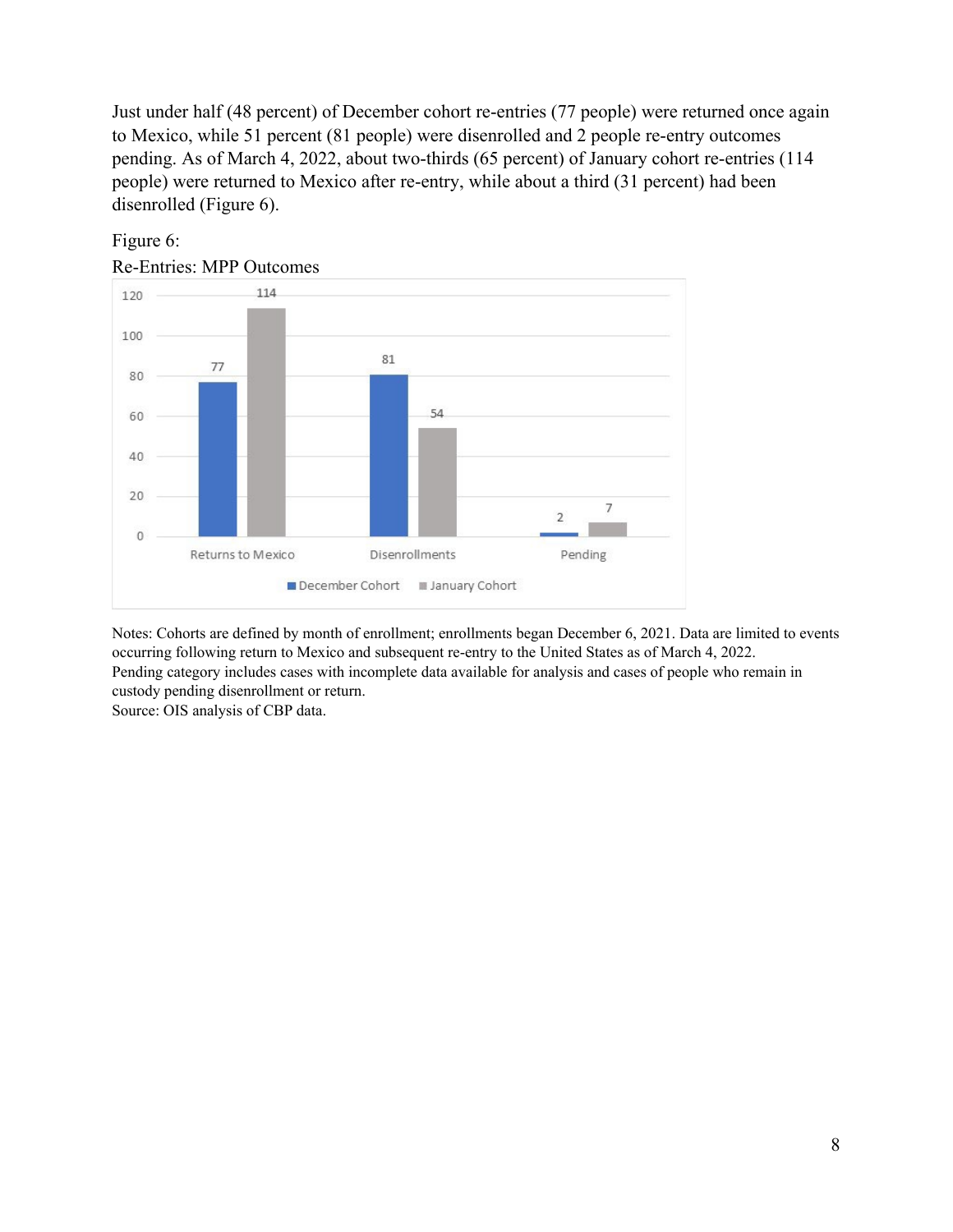# Appendix: Data Tables

### Table A1.

## Initial Enrollments by Enrollment Cohort

|                                                      | December Cohort  | <b>January Cohort</b> | <b>February Cohort</b> |
|------------------------------------------------------|------------------|-----------------------|------------------------|
| Initial Enrollments by Sector and Citizenship        | 273              | 399                   | 897                    |
| El Paso Sector                                       | 273              | 131                   | 230                    |
| Colombia                                             | 7                | $\mathbf{1}$          | 17                     |
| Costa Rica                                           | $\overline{0}$   | $\overline{1}$        | $\mathcal{C}$          |
| Cuba                                                 | 33               | 32                    | 40                     |
| Ecuador                                              | 8                | 9                     | 22                     |
| Guatemala                                            | $\theta$         | $\theta$              |                        |
| Nicaragua                                            | 165              | 79                    | 147                    |
| Peru                                                 | $\theta$         | $\mathfrak{Z}$        | 2                      |
| Venezuela                                            | 60               | 6                     |                        |
| San Diego Sector                                     | $\boldsymbol{0}$ | 141                   | 190                    |
| Colombia                                             | $\overline{0}$   | 19                    | 29                     |
| Cuba                                                 | $\overline{0}$   | $\mathbf{1}$          | 12                     |
| Dominican Republic                                   | $\overline{0}$   | $\overline{1}$        |                        |
| Ecuador                                              | $\boldsymbol{0}$ | $\theta$              |                        |
| Nicaragua                                            | $\overline{0}$   | 86                    | 124                    |
| Peru                                                 | $\boldsymbol{0}$ | $\sqrt{5}$            | 17                     |
| Venezuela                                            | $\overline{0}$   | 29                    | 6                      |
| Rio Grande Valley Sector                             | $\theta$         | 127                   | 460                    |
| Nicaragua                                            | $\overline{0}$   | 69                    | 431                    |
| Venezuela                                            | $\overline{0}$   | 58                    | 29                     |
| Laredo Sector                                        | $\overline{0}$   | $\overline{0}$        | 17                     |
| Cuba                                                 | $\overline{0}$   | $\theta$              | 6                      |
| Dominican Republic                                   | $\overline{0}$   | $\overline{0}$        | 1                      |
| Nicaragua                                            | $\overline{0}$   | $\theta$              | 10                     |
|                                                      |                  |                       |                        |
| <b>Initial Enrollments by Sex</b>                    | 273              | 399                   | 897                    |
| Female                                               | $\overline{1}$   | $\overline{3}$        | 115                    |
| Male                                                 | 272              | 396                   | 782                    |
|                                                      |                  |                       |                        |
| Number of Fear Claims Received                       | 238              | 356                   | 763                    |
| 0 Fear claims per person                             | 35               | 43                    | 134                    |
| 1 Fear claim per person                              | 238              | 356                   | 763                    |
|                                                      |                  |                       |                        |
| Fear Claim Results by Attorney or Consultant Present | 238              | 356                   | 763                    |
| Positive Fear Findings                               | 29               | 53                    | 156                    |
| Attorney or consultant present                       | $\overline{4}$   | $\mathbf{1}$          | 5                      |
| No attorney or consultant present                    | 25               | 52                    | 151                    |
| Negative Fear Findings                               | 185              | 259                   | 508                    |
| Attorney or consultant present                       | $\overline{7}$   | $\overline{7}$        | 5                      |
| No attorney or consultant present                    | 178              | 252                   | 503                    |
| Case Closures                                        | 24               | 44                    | 93                     |
| Attorney or consultant present                       | $\theta$         | $\mathbf{1}$          | $\theta$               |
| No attorney or consultant present                    | 24               | 43                    | 93                     |
| Pending Completion                                   | $\theta$         | $\theta$              | 6                      |

See notes at end of table.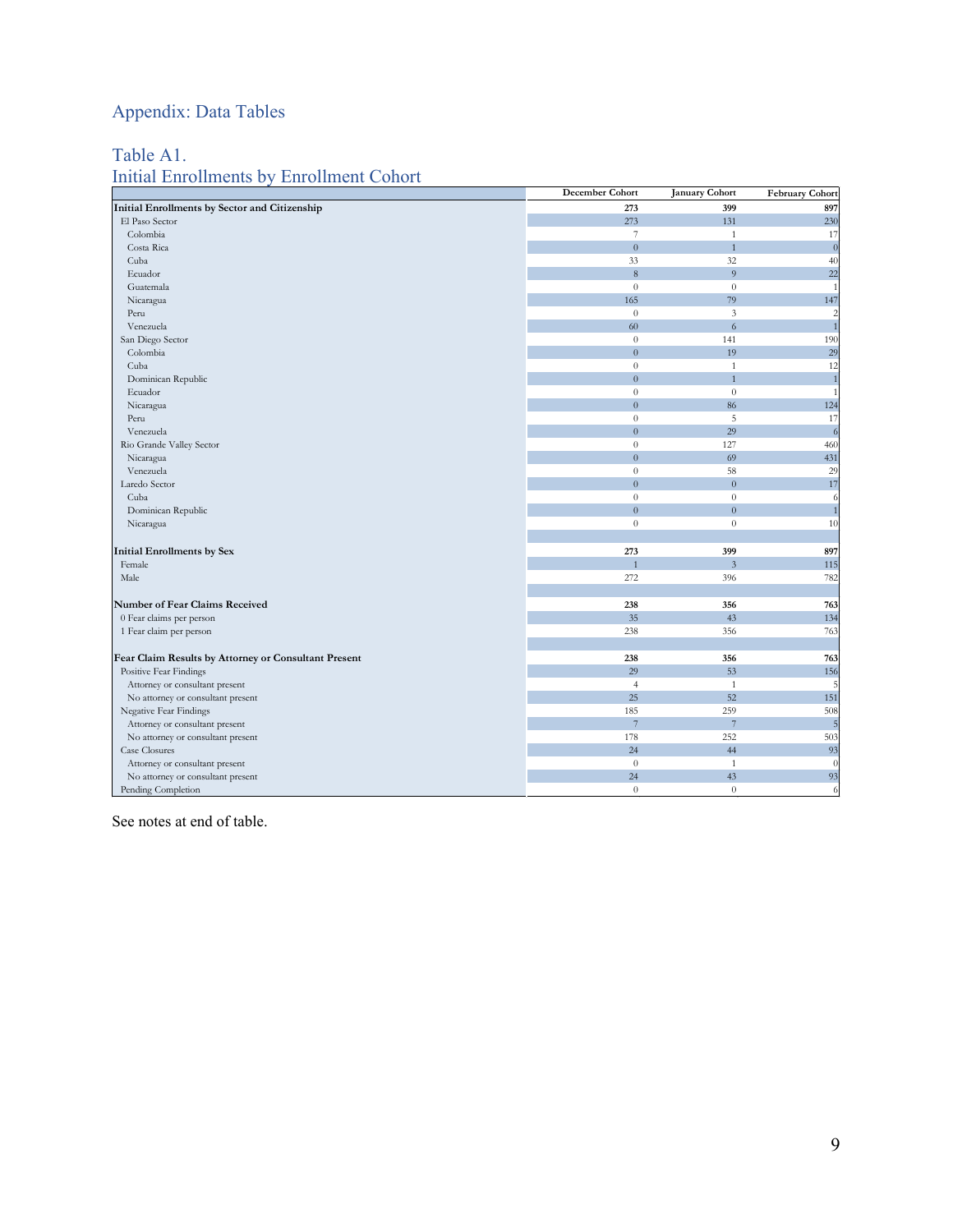#### Table A1 (continued)

|                                                 | <b>December Cohort</b> | <b>January Cohort</b> | <b>February Cohort</b>  |
|-------------------------------------------------|------------------------|-----------------------|-------------------------|
| Fear Claims Received by Sector and Claim Result | 238                    | 356                   | 763                     |
| El Paso Sector                                  | 238                    | 129                   | 229                     |
| Positive Fear Findings                          | 29                     | 27                    | 30                      |
| Negative Fear Findings                          | 185                    | 90                    | 168                     |
| Case Closures                                   | 24                     | 12                    | 31                      |
| Pending Completion                              | $\theta$               | $\theta$              | $\theta$                |
| San Diego Sector                                | $\overline{0}$         | 130                   | 185                     |
| Positive Fear Findings                          | $\theta$               | 13                    | 63                      |
| Negative Fear Findings                          | $\overline{0}$         | 111                   | 116                     |
| <b>Case Closures</b>                            | $\boldsymbol{0}$       | 6                     | 6                       |
| Pending Completion                              | $\overline{0}$         | $\overline{0}$        | $\boldsymbol{0}$        |
| Rio Grande Valley Sector                        | $\boldsymbol{0}$       | 97                    | 334                     |
| Positive Fear Findings                          | $\overline{0}$         | 13                    | 61                      |
| Negative Fear Findings                          | $\boldsymbol{0}$       | 58                    | 216                     |
| <b>Case Closures</b>                            | $\overline{0}$         | 26                    | 56                      |
| Pending Completion                              | $\theta$               | $\theta$              | $\mathbf{1}$            |
| Laredo Sector                                   | $\overline{0}$         | $\overline{0}$        | 15                      |
| Positive Fear Findings                          | $\boldsymbol{0}$       | $\theta$              | $\overline{\mathbf{c}}$ |
| Negative Fear Findings                          | $\overline{0}$         | $\overline{0}$        | $\boldsymbol{8}$        |
| <b>Case Closures</b>                            | $\boldsymbol{0}$       | $\overline{0}$        | $\boldsymbol{0}$        |
| Pending Completion                              | $\overline{0}$         | $\overline{0}$        | 5                       |
|                                                 |                        |                       |                         |
| <b>Vaccines Administered</b>                    | 189                    | 243                   | 375                     |
|                                                 |                        |                       |                         |
| MPP Outcomes by Fear Claim Results              | 273                    | 399                   | 897                     |
| Returns to Mexico                               | 207                    | 267                   | 490                     |
| No Fear Claim                                   | 32                     | 13                    | 6                       |
| Positive Fear Findings                          | 5                      | 1                     | $\mathbf{1}$            |
| Negative Fear Finding                           | 169                    | 253                   | 483                     |
| Case Closures                                   | $\mathbf{1}$           | $\theta$              | $\overline{0}$          |
| Disenrollments                                  | 66                     | 132                   |                         |
| No Fear Claim                                   | 3                      | 30                    | 382                     |
|                                                 | 24                     | 52                    | 128<br>153              |
| Positive Fear Finding                           |                        |                       |                         |
| Negative Fear Finding<br>Case Closures          | 16<br>23               | 6<br>44               | 8<br>93                 |
|                                                 | $\theta$               | $\theta$              | 25                      |
| Pending<br>No Fear Claim                        | $\overline{0}$         | $\overline{0}$        | $\boldsymbol{0}$        |
|                                                 | $\theta$               | $\boldsymbol{0}$      | $\overline{c}$          |
| Positive Fear Finding                           | $\overline{0}$         | $\overline{0}$        |                         |
| Negative Fear Finding<br><b>Case Closures</b>   |                        |                       | 17                      |
|                                                 | $\boldsymbol{0}$       | $\theta$              | $\boldsymbol{0}$        |
| Pending Completion                              | $\overline{0}$         | $\overline{0}$        | $\sqrt{6}$              |
|                                                 |                        |                       |                         |
| <b>MPP Outcomes by Sector</b>                   | 273                    | 399                   | 897                     |
| El Paso Sector                                  | 2/3                    | 151                   | 230                     |
| Disenrollments                                  | 66                     | 39                    | 64                      |
| Returns                                         | 207                    | 92                    | 164                     |
| Pending                                         | $\overline{0}$         | $\overline{0}$        | $\overline{c}$          |
| San Diego Sector                                | $\theta$               | 141                   | 190                     |
| Disenrollments                                  | $\overline{0}$         | 23                    | 70                      |
| Returns                                         | $\theta$               | 118                   | 118                     |
| Pending                                         | $\overline{0}$         | $\overline{0}$        | $\mathbf{2}$            |
| Rio Grande Valley Sector                        | $\boldsymbol{0}$       | 127                   | 460                     |
| Disenrollments                                  | $\overline{0}$         | $70\,$                | 244                     |
| Returns                                         | $\boldsymbol{0}$       | 57                    | 206                     |
| Pending                                         | $\overline{0}$         | $\overline{0}$        | 10                      |
| Laredo Sector                                   | $\boldsymbol{0}$       | $\theta$              | 17                      |
| Disenrollments                                  | $\overline{0}$         | $\overline{0}$        | $\boldsymbol{6}$        |
| Returns                                         | $\boldsymbol{0}$       | $\overline{0}$        | $\frac{2}{9}$           |
| Pending                                         | $\overline{0}$         | $\overline{0}$        |                         |

Notes: Columns report MPP events by initial enrollment date (i.e., cohort reporting). December enrollments began Dec. 6, 2021. Data in this table are limited to events occurring following initial enrollment based on data available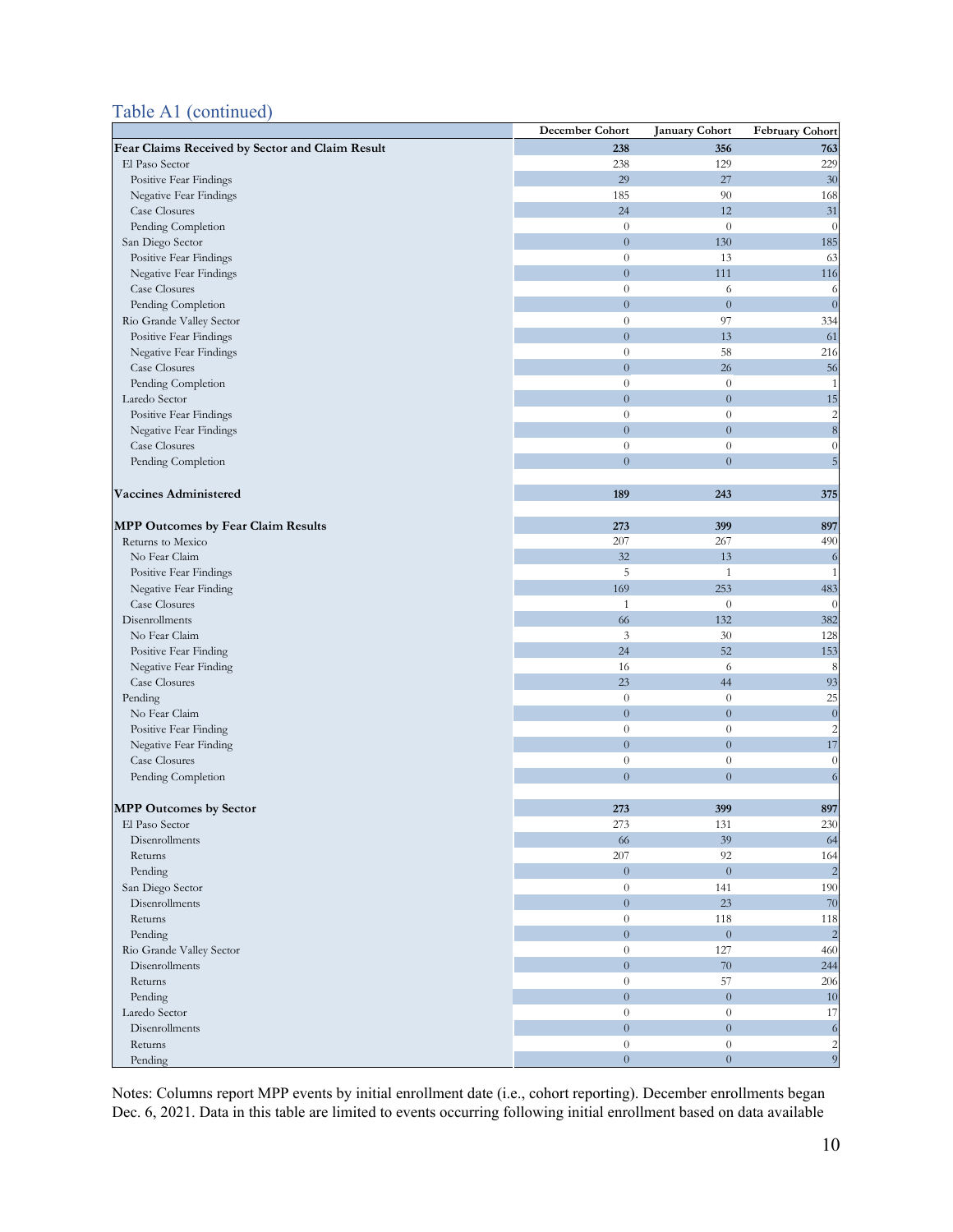as of March 4, 2022. Vaccination data is as of March 3, 2022. People with multiple fear claims are counted multiple times in tables summarizing fear claims received. Data include five people whose CBP enrollment records were deleted; they have been assigned to sectors and enrollment dates based on other information in their case histories. Outcome pending category includes cases with incomplete outcome data and cases of people who remain in custody pending disenrollment or return.

Source: OIS analysis of CBP, USCIS, and CWMD data.

#### Table A2. Re-entries for EOIR Hearings by Enrollment Cohort

|                                                      | December Cohort | <b>January Cohort</b> | <b>February Cohort</b> |
|------------------------------------------------------|-----------------|-----------------------|------------------------|
| Re-Entries by Sector and Citizenship                 | 160             | 175                   |                        |
| El Paso Sector                                       | 160             | 57                    | $\overline{0}$         |
| Colombia                                             | 2               | $\theta$              | $\Omega$               |
| Cuba                                                 | 19              | 18                    | $\sqrt{ }$             |
| Ecuador                                              | 3               | $\overline{c}$        |                        |
| Nicaragua                                            | 103             | 32                    |                        |
| Venezuela                                            | 33              | 5                     |                        |
| San Diego Sector                                     | $\theta$        | 78                    |                        |
| Colombia                                             | $\theta$        | 12                    |                        |
| Cuba                                                 | $\mathbf{0}$    | $\mathbf{1}$          |                        |
| Dominican Republic                                   | $\theta$        | $\mathbf{1}$          |                        |
| Nicaragua                                            | $\overline{0}$  | 51                    |                        |
| Venezuela                                            | $\theta$        | 13                    |                        |
| Rio Grande Valley Sector                             | $\Omega$        | 40                    |                        |
| Nicaragua                                            | $\theta$        | $28\,$                |                        |
| Venezuela                                            | $\overline{0}$  | 12                    | $\sqrt{ }$             |
|                                                      |                 |                       |                        |
| Re-Entries by Sex                                    | 160             | 175                   |                        |
| Female                                               | $\theta$        | $\overline{c}$        | ſ                      |
| Male                                                 | 160             | 173                   | 6                      |
|                                                      |                 |                       |                        |
| Number of Re-entries                                 | 215             | 188                   | 6                      |
| 1 Re-entry Event per person                          | 106             | 164                   | 6                      |
| 2 Re-entry Events per person                         | 53              | 9                     |                        |
| 3 Re-entry Events per person                         | $\mathbf{1}$    | $\overline{c}$        | $\sqrt{2}$             |
|                                                      |                 |                       |                        |
| Number of Fear Claims Received                       | 174             | 148                   | 3                      |
| 0 Fear claims per person                             | 14              | 32                    |                        |
| 1 Fear claim per person                              | 119             | 138                   |                        |
| 2 Fear claims per person                             | 26              | 5                     |                        |
| 3 Fear claims per person                             | $\mathbf{1}$    | $\theta$              |                        |
|                                                      |                 |                       |                        |
| Fear Claim Results by Attorney or Consultant Present | 174             | 148                   |                        |
| Positive Fear Findings                               | 34              | 27                    |                        |
| Attorney or consultant present                       | 3               | 6                     |                        |
| No attorney or consultant present                    | 31              | 21                    |                        |
| Negative Fear Findings                               | 96              | 85                    |                        |
| Attorney or consultant present                       | $\overline{5}$  | 6                     |                        |
| No attorney or consultant present                    | 91              | 79                    |                        |
| Case Closures                                        | 37              | 28                    |                        |
| Attorney or consultant present                       | $\overline{1}$  | $\theta$              |                        |
| No attorney or consultant present                    | 36              | 28                    |                        |
| Pending                                              | $\overline{7}$  | 8                     |                        |

See notes at end of table.